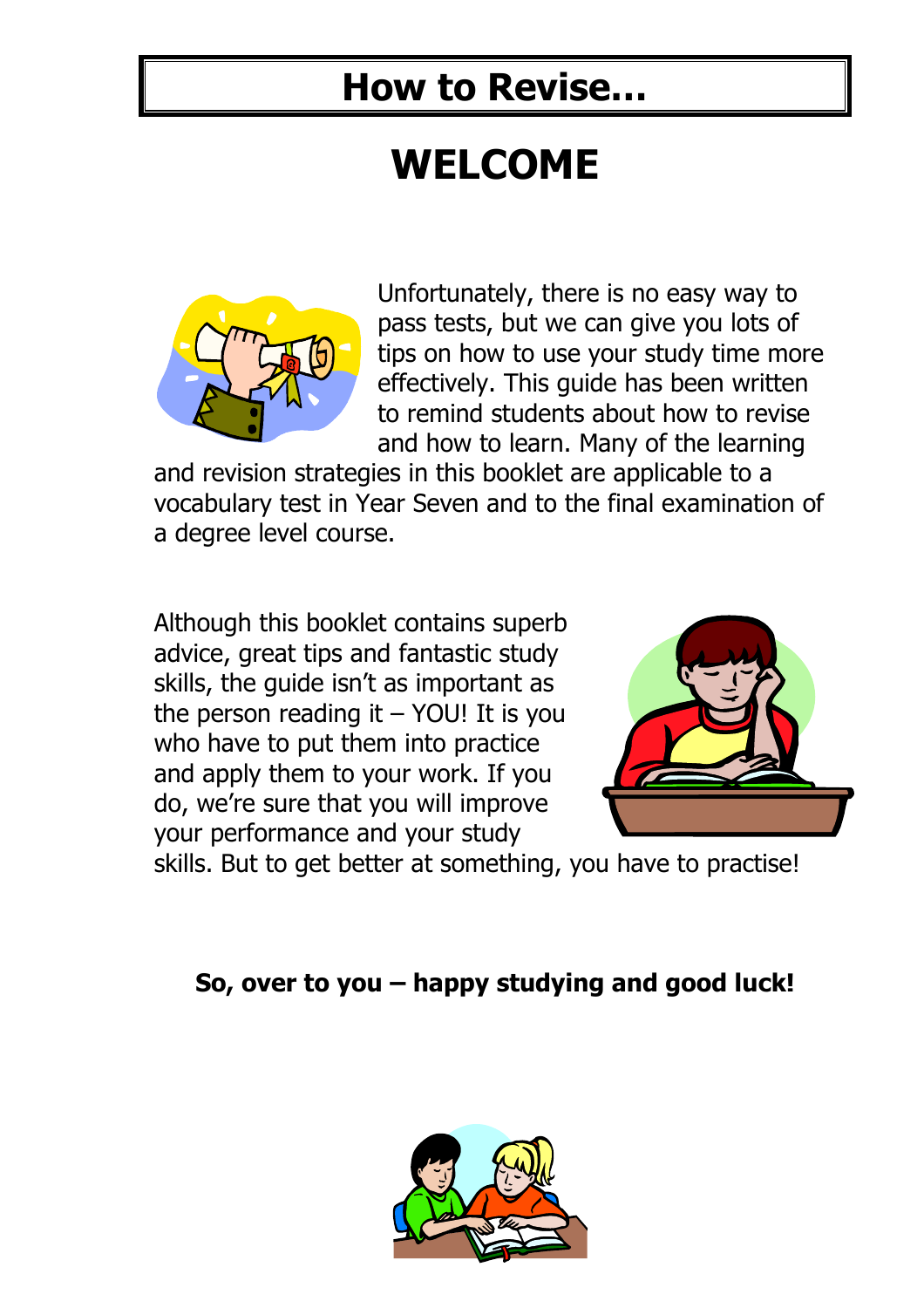Revision means "to look at again". You need to look at things again as part of learning as well as in preparation for exams. But we need **active** ways to do this "looking again".

Revision gives time for reflection and learning. You can start to see the big picture, you can add in more details and examples. You may discover something you still don't understand and you can ask your teacher about it again.



The idea is to "revise" each major section of your work shortly after you have finished it. For instance, you could draw a Mind Map of each major topic you cover. Keep the Mind Maps because they will be very useful for revising before tests.



#### **HOT TIP: be active and change the way you think**





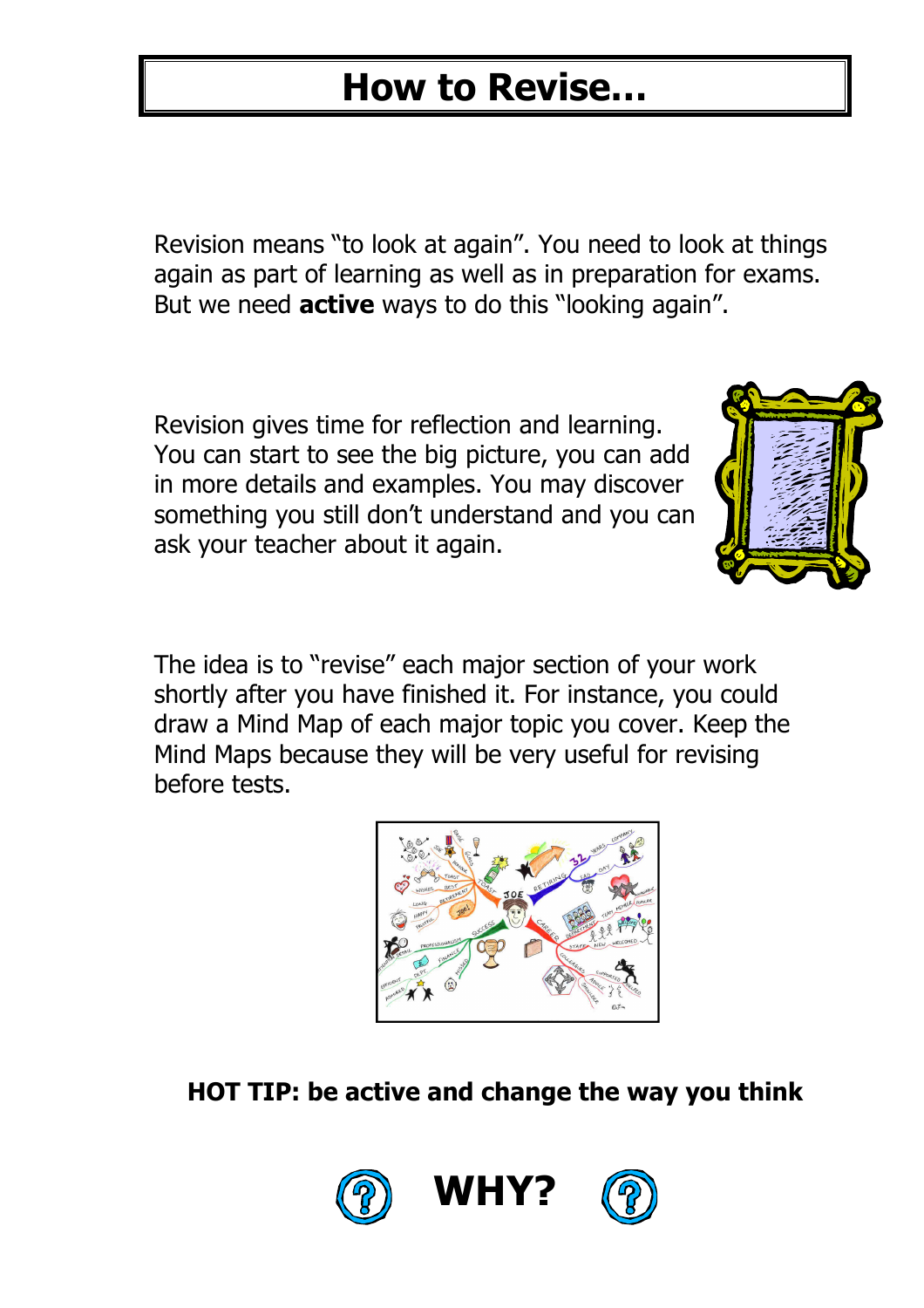- 1. Revision helps learning
- 2. Revision increases your achievement in tests
- 3. Achievement in tests give you wider choices later on
- 4. Achievement will make everyone proud of you!
- 5. You will feel great!



It is important to be positive about yourself because people who think they can do well find it easier to learn. Think about five things which you felt good about doing – scoring a goal, asking someone out … think about how you felt when you did those things….and get yourself into a positive frame of mind.

### **HOT TIP: get yourself a vision of success**

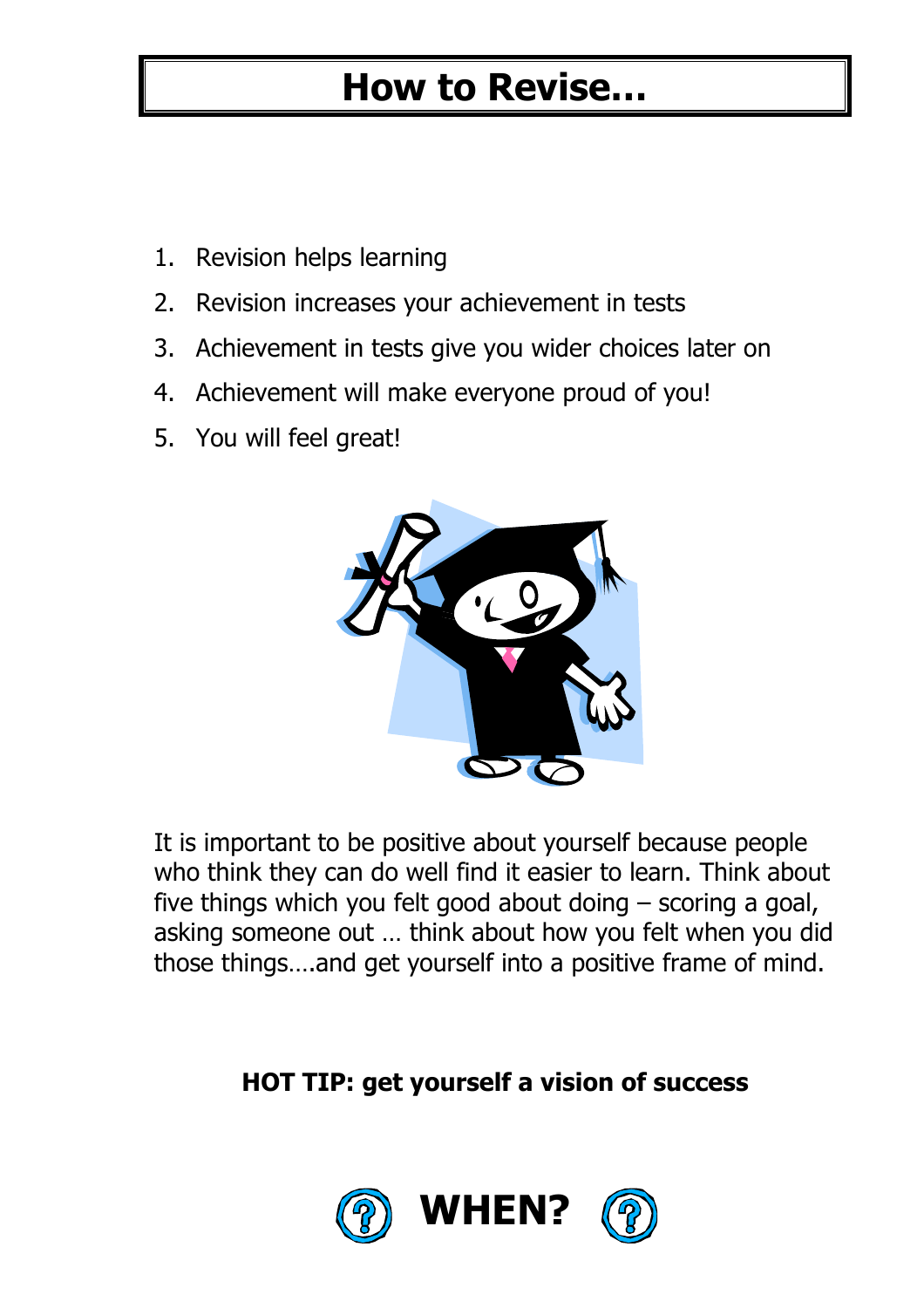Make sure you know when your tests are. Teachers will revise with you and give you advice about how much revision to do, what you should revise and many will give you special notes to help with revising.

Make yourself a **revision timetable**.

 $\star$  Fill in leisure, relaxation and family commitments



- $\star$  Put in some sessions that you can devote to revision
- $\star$  Share out the available revision sessions between your subjects
- $\star$  Allow extra sessions if you know some subjects will take longer than others
- $\star$  Vary the subjects don't do all your Maths revision on day one!
- $\star$  Here's an example for *one* weekend:

|          | Morning       | Morning          | Afternoon       | Evening         |
|----------|---------------|------------------|-----------------|-----------------|
| Saturday | Football      | Maths; geography | Scíence; RE     | Vídeo           |
| Sundau   | Englísh; tech | Lunch at gran's  | Stíll at gran's | French; hístory |

The ideal length to revise one topic is **25 to 45 minutes**.



### **HOT TIP: stop and start – create brief breaks**

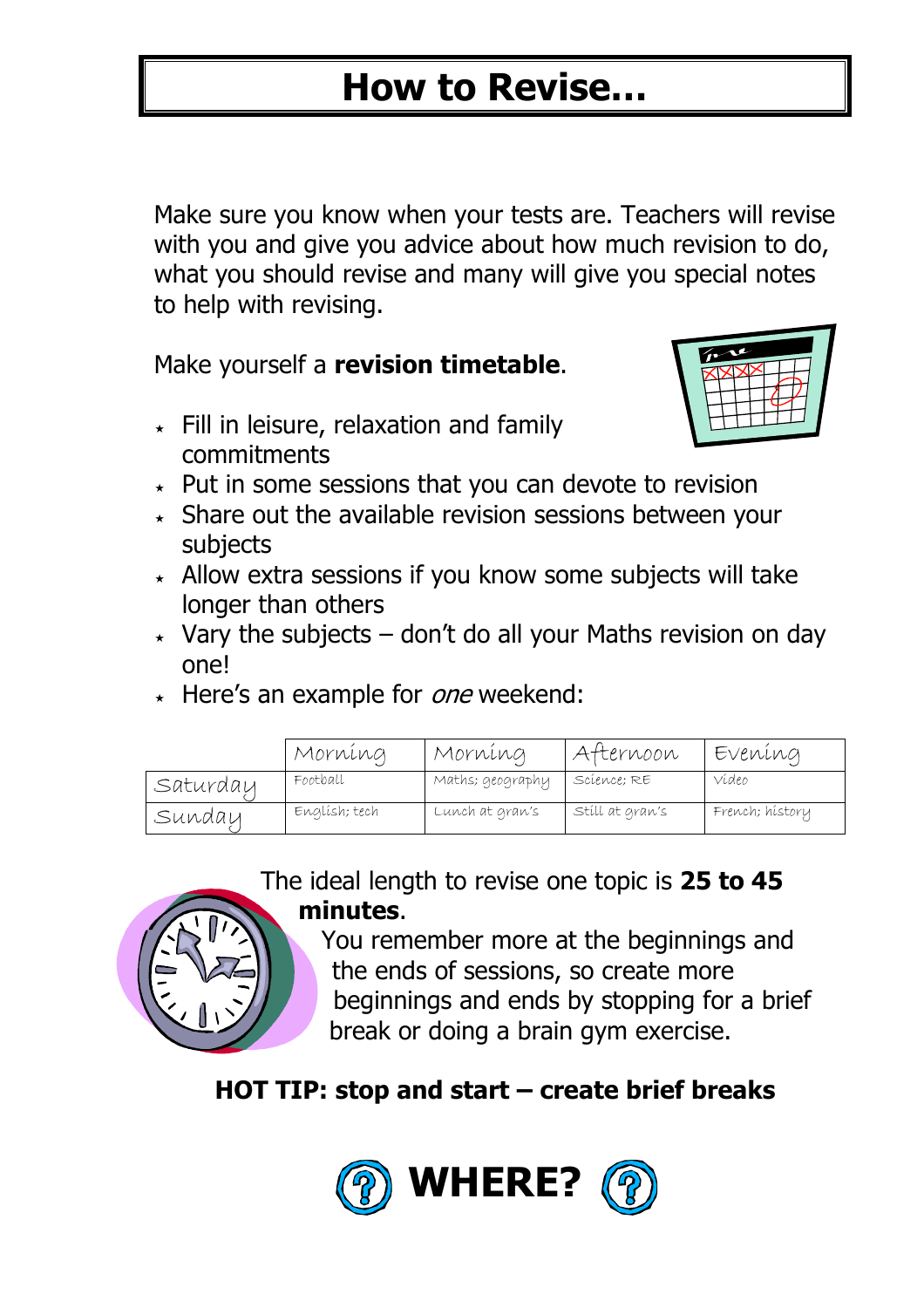The ideal study room is light, airy, quiet, with shelves and a desk. Some people are lucky enough to have this and enjoy working in it. Don't worry if you haven't got this. You can still try to get some of the elements.



Vary your revision place. It's a good idea to put up posters, lists and post-it notes in other places in the house.



Some students find they revise well with friends and it is a good idea to do this sometimes as a bit of variety and fun.

Ban the television! Television is too distracting, so make sure

it is turned off when you are working. Remember to keep a space in your revision timetable for your favourite programmes.



Lots of students find that some background music helps the revision process. Classical music such as Mozart can help to stimulate your brain waves. Avoid music with lyrics as you are likely to

concentrate on these rather than your work!

### **HOT TIP: don't forget the ISC and SSC**





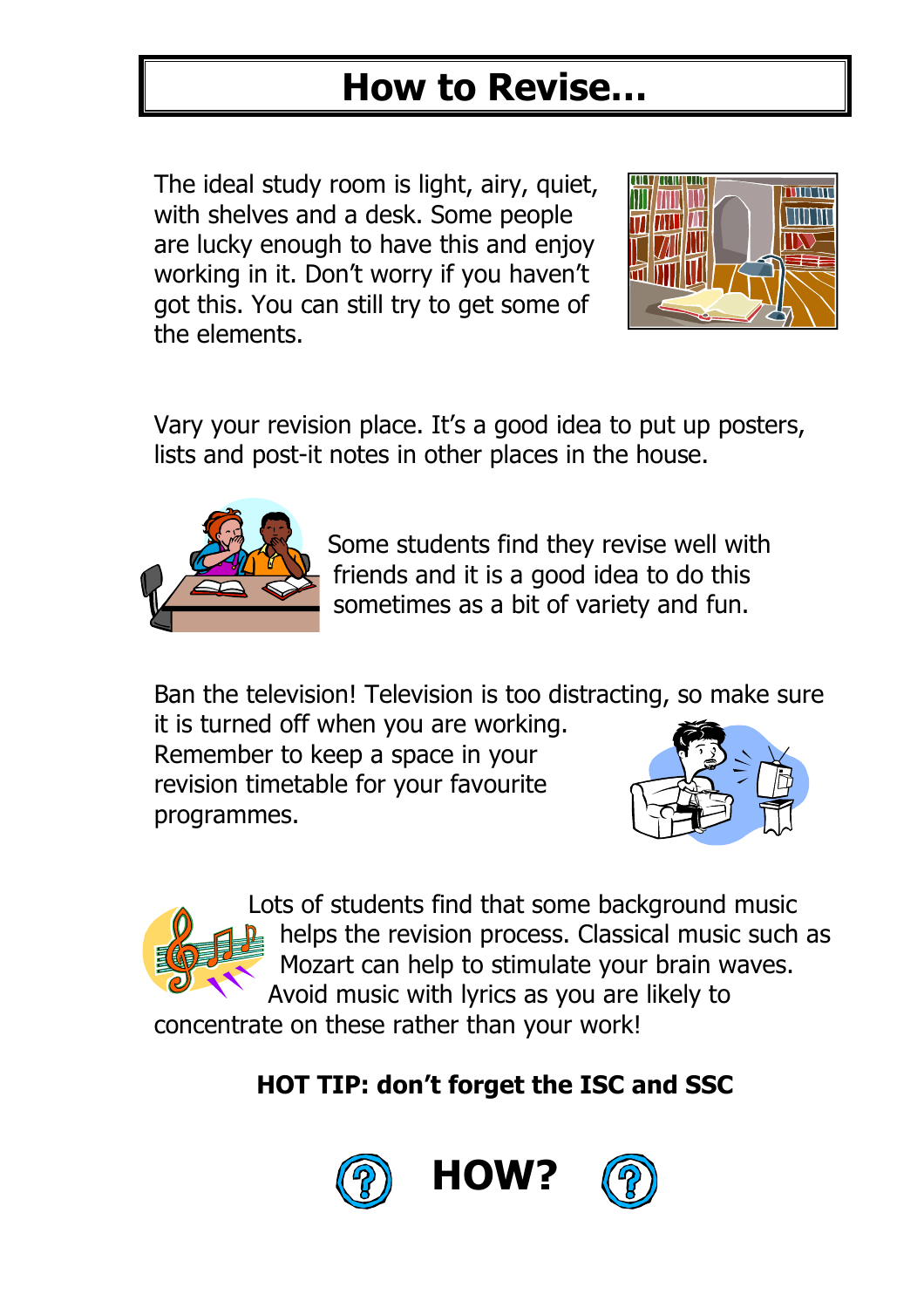There are three easy steps to doing revision well:

- $\star$  Change
- Challenge
- **Treats**



The first step is to try **change**. By changing what is in our exercise books or textbooks into a different form, we kick start our brains into action  $-$  we start thinking about new ways of presenting and digesting the information and start learning.



**HOT TIP: Flick through outline cards before the test**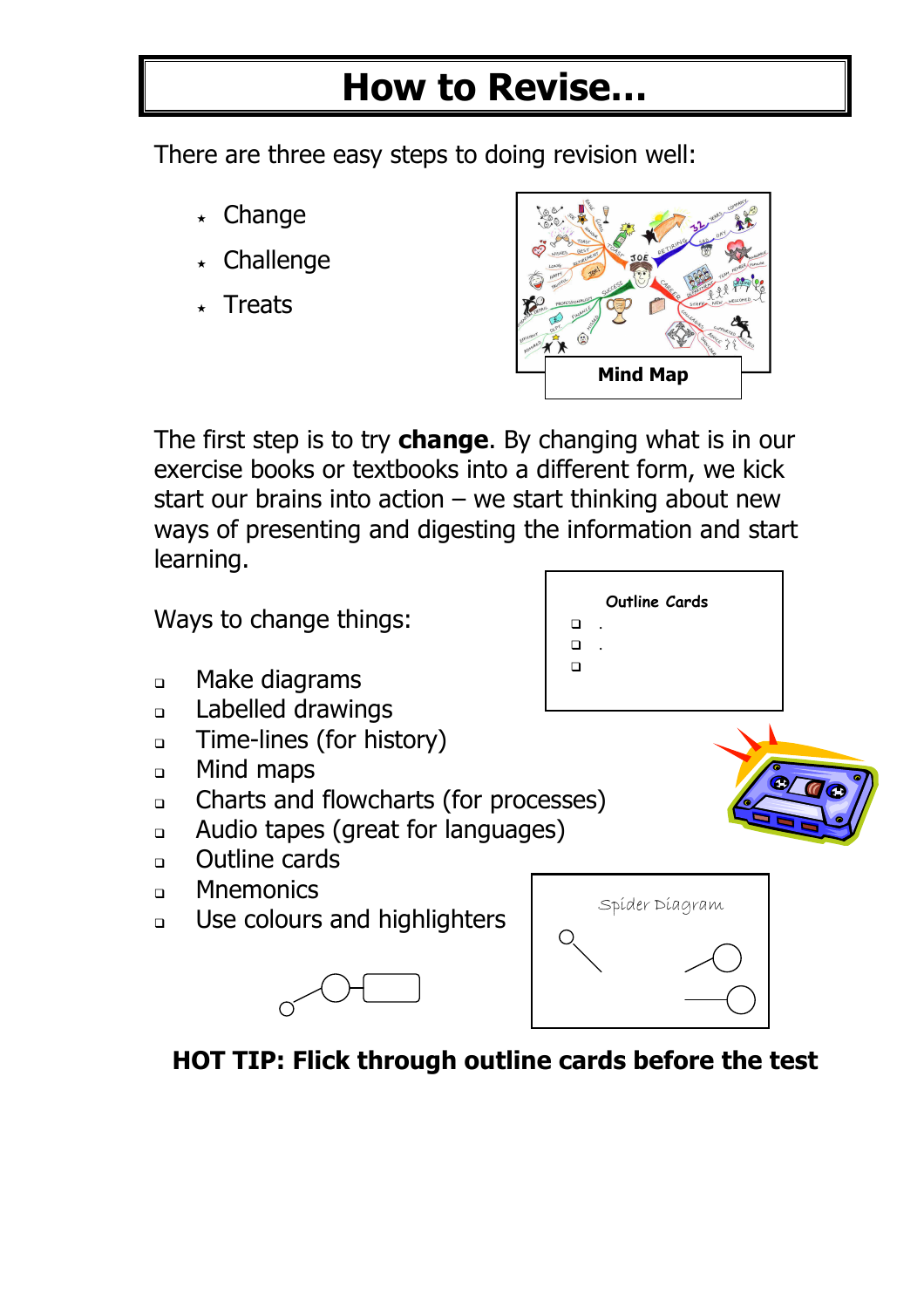

We work best when we are faced with a **challenge**.

Challenge yourself to really sort out a topic that you have found difficult.

- Will taking a new approach and turning it into a chart, diagram or Mind Map help?
- Get someone to test you after you have learned something new.
- We learn extremely well when we have to teach someone else – why not try teaching one of your parents, a brother or sister, your grandparents or even your friends?



- Get them to ask you questions about what you have just taught them  $-$  can you answer their questions?



**HOT TIP: Believe in yourself – you CAN do it!**